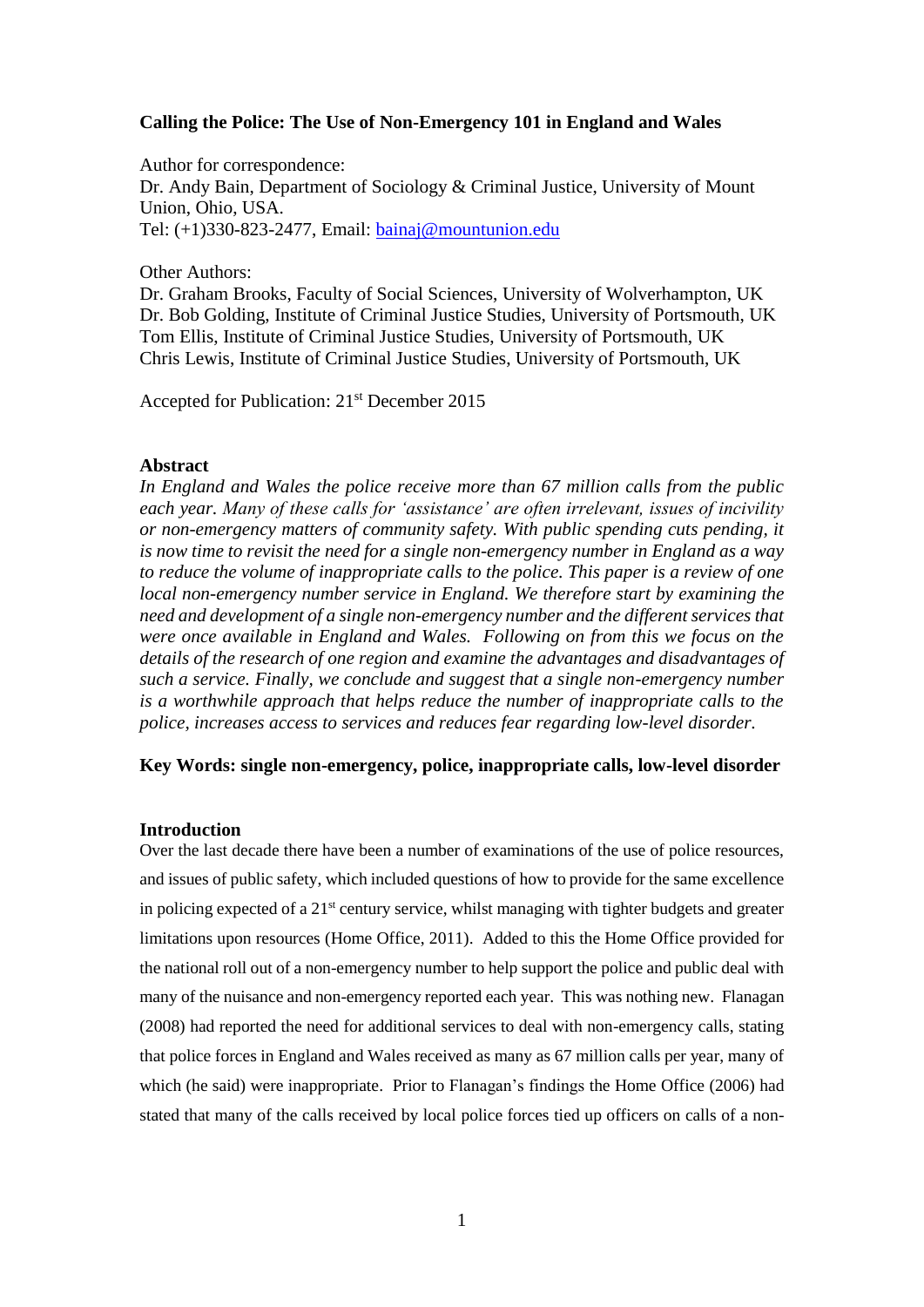emergency nature, which officers could do little about at that time, and therefore provided little in the way of satisfaction (for the officer or the member of the public).

It is inevitable that such a magnitude of calls will affect the service that any local police authority can deliver. Thus, the development of a non-emergency provision would seem to make a great deal of sense, and evidence from local police forces would seemed to support such a need (HMIC, 2014). For example, it has been estimated that in some parts of the country (the county of Essex providing one such example), as much as 10 percent of the calls are considered inappropriate calls to an emergency number, and approximately 70 percent of this number could be considered non-emergency calls. These calls tend to fall into one of four categories: (1) inappropriate service requests – a community safety matter that is a non-emergency;  $(2)$ offensive and abusive service calls – such as calls from intoxicated members of the public;  $(3)$ irrelevant service request – such as train timetable requests; and (4) incorrect or inaccurate call – such as the failure to lock a mobile telephone keypad (Lewis, 2008). Consequently, in 2010 the government set out to establish a national non-emergency number to help ease the pressures placed upon the public services (McKenna, Smith, Williams, Gardner, 2012), and to differentiate between immediate need and non-emergency.

If the call is from a member of the public who is a victim of crime, suffered threatening and/or racial intimidation, witnessed a crime, or has been injured as a result of criminal action, then these calls are more than a nuisance, and require immediate and dedicated public safety service. The police are under pressure to respond as quickly as possible, as these calls are important to the public. The police then are in an impossible position. They are expected to respond to every call, deal with and record the details of the problem – where relevant, and if possible, send an officer(s) to the location specified by the member of the public. With limited resources and spending cuts an ever present concern, a limited number of police officers cannot treat every call as an emergency. It is with this in mind that a single non-emergency number was implemented, and subsequently reviewed in this study.

## **The Literature**

The development of a single non-emergency number, known as SNEN-101, is based on what has been referred to as the 311 'Chicago Way' (Home Office, 2004: 59). This number originally started in Baltimore, Maryland in 1996 and quickly spread to a number of other states throughout the U.S. and Canada. As a service, 311 was set up to provide local people with a 24/7 non-emergency number which they could call instead of dialling the 911 emergency code.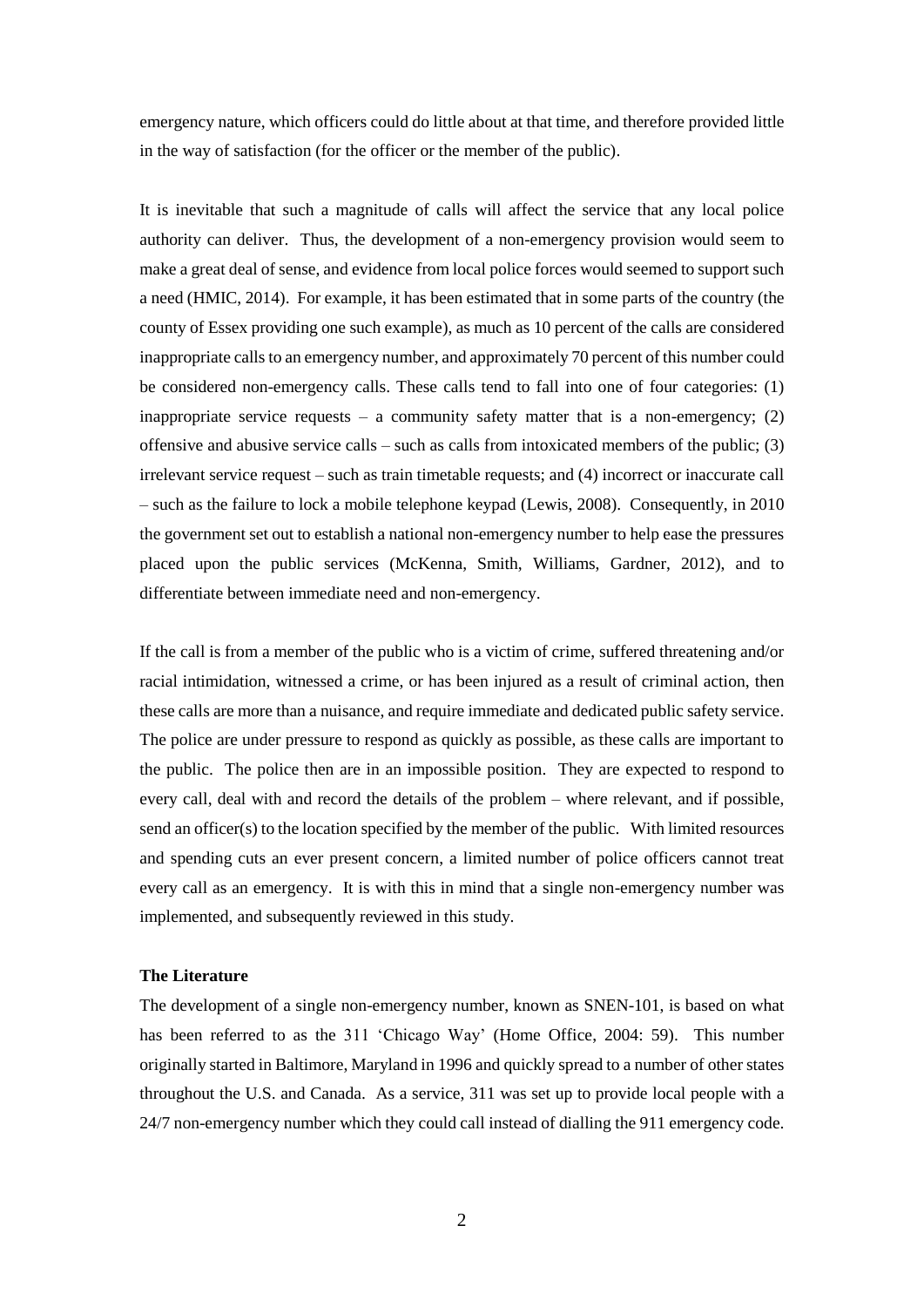This 'idea' was also the draw for many in public safety, and the development of the single nonemergency 101 number in England and Wales. Concerned with the fear of crime and low level disorder the New Labour government published a white paper, *Building Communities, Beating Crime* (2004) that highlighted the impact that litter, tipping of un-wanted rubbish, graffiti and anti-social behaviour could have on the local environment and quality of life for residents and local communities. It is appropriate to note at this juncture that while the focus in this paper remains the use of a single non-emergency number, other community safety initiatives were developed at this time as well. *The Police Reform Act 2002* introduced Community Support Officers (CSOs) and Local Authority Wardens (LAW), employed to patrol premises and/or the 'street' in an attempt to reduce the incident and fear of crime (Home Office 2002; Newburn, 2002). The core principles guiding the introduction of such officers was to deal with nonconfrontational issues with the public, providing a uniformed visible patrol, responding to antisocial behaviour, and to deal with low level crime and quality of life issues (Home Office, 2008).

This approach has been questioned however. For example, Pamment and Ellis (2010) illustrated that young people have little to no respect for CSOs and saw them as nothing more than 'hobby bobbies' that lacked the requisite power to arrest them. This is an interesting finding similarly reflected in Mawby and Wright (2010) and Paskell (2007), and previously associated with Fielding's work, in which he noted that even within the service, community officers were often seen as 'baby kissers' (1994: 58). In contrast, others (see for example Johnson, 2005/2007; Bain, Robinson, and Conser, 2014) have stated that any 'police type' presence on the street can reduce fear of crime and anxiety of victimization, and thus increase public confidence. It was in this context that the Home Office recommended the development of a single non-emergency number (Home Office, 2004: 46-58), as low-level disorder increasingly became such a sensitive political issue (Raco, 2007; Squires, 2006).

The first stage for the development of SNEN-101 was a public consultation exercise in 2005. From this consultation, as with all public exercises, the issues were wide and varied, reflecting personal matters, condensed into eight core priorities: noisy neighbours, vandalism, littering, abandoned vehicles, intimidation and harassment, anti-social behaviour, drug-use and/or drunkenness in public places, and street lighting.

However, it is questionable whether all of these 'priorities' constitute non-emergency. For example, it would be a legitimate argument to suggest that intimidation and harassment are examples of offences which could be seen as needing an immediate response, particularly if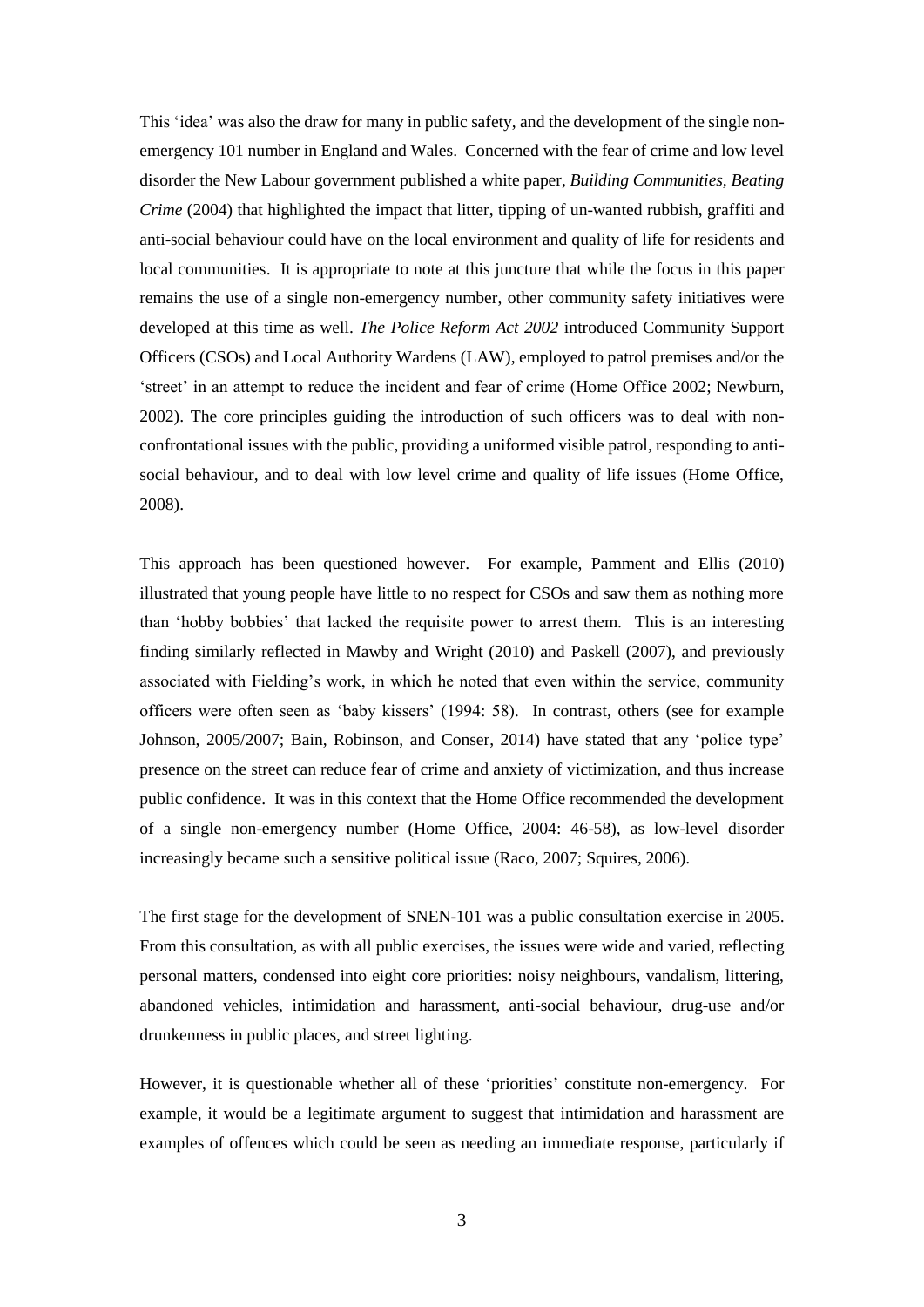racial or sexual in nature. Indeed, we would argue the same is true when vandalism, property damage, and/or substance misuse, present a legitimate fear, or danger to public safety.

In March 2006 the first general press statement was released which confirmed 101 as the single non-emergency number for the public to call regarding incidents of community safety. The vision, similar to Chicago, was that the police and local authorities would work side-by-side in an effort to reduce the fear of crime and improve public confidence (Home Office, 2006), and the subsequent Home Office evaluation of the pilot study found that SNEN-101 had improved public access and satisfaction. It was felt that such a service helped the police and local authorities to target their resources more effectively and efficiently and deliver services to the public. However, and perhaps somewhat surprising, the funding was withdrawn for SNEN-101 in November 2007 even though the feedback remained positive. This is even more confusing when the Home Office claimed that such an approach led to an increase in the number of calls for SNEN-101 - from 25 percent to 45 percent (Home Office, 2008). Additionally, as public use increased, the local police constabularies were able to gather further information, thus providing for a more accurate picture of public demand (and 'community intelligence'). Even though this was the case, the original budget of £400 million was reduced by 50 percent, perhaps a reflection of developing demands on limited resources, including the heightened awareness of terrorist attacks (in London, 2007), and the declining national and global financial stability of 2008-2011.

Sir Ronnie Flanagan (2008), then Her Majesty's Chief Inspector of Constabulary, thought the development of a single non-emergency number had been a positive move by making for a more effective partnership working, whilst also providing clear evidence of mutual benefit to the public. In part benefits can be seen in a rise in the numbers of calls, which would seem to indicate an increase in public confidence in the service – and the police more generally. It would also suggest that the implication of such a service was seen to be legitimate, if not necessary, and again shows a general sense of public consent for such programs. Regardless, a ministerial decision was taken to reduce the operational funding of SNEN-101.

In January 2008, and with little warning the Home Office decided to re-launch SNEN-101, but with the financial onus placed upon local authorities and police forces to find the necessary funding to continue the service. However, the pilot areas had employed different approaches to the service from the start, resulting in a variety of different ways in which the single nonemergency number developed. For example, in wave one (beginning in June 2006), covering 10 percent of the population of England and Wales, all counties worked to a common service blueprint. There were however local differences within these counties on the 'concept of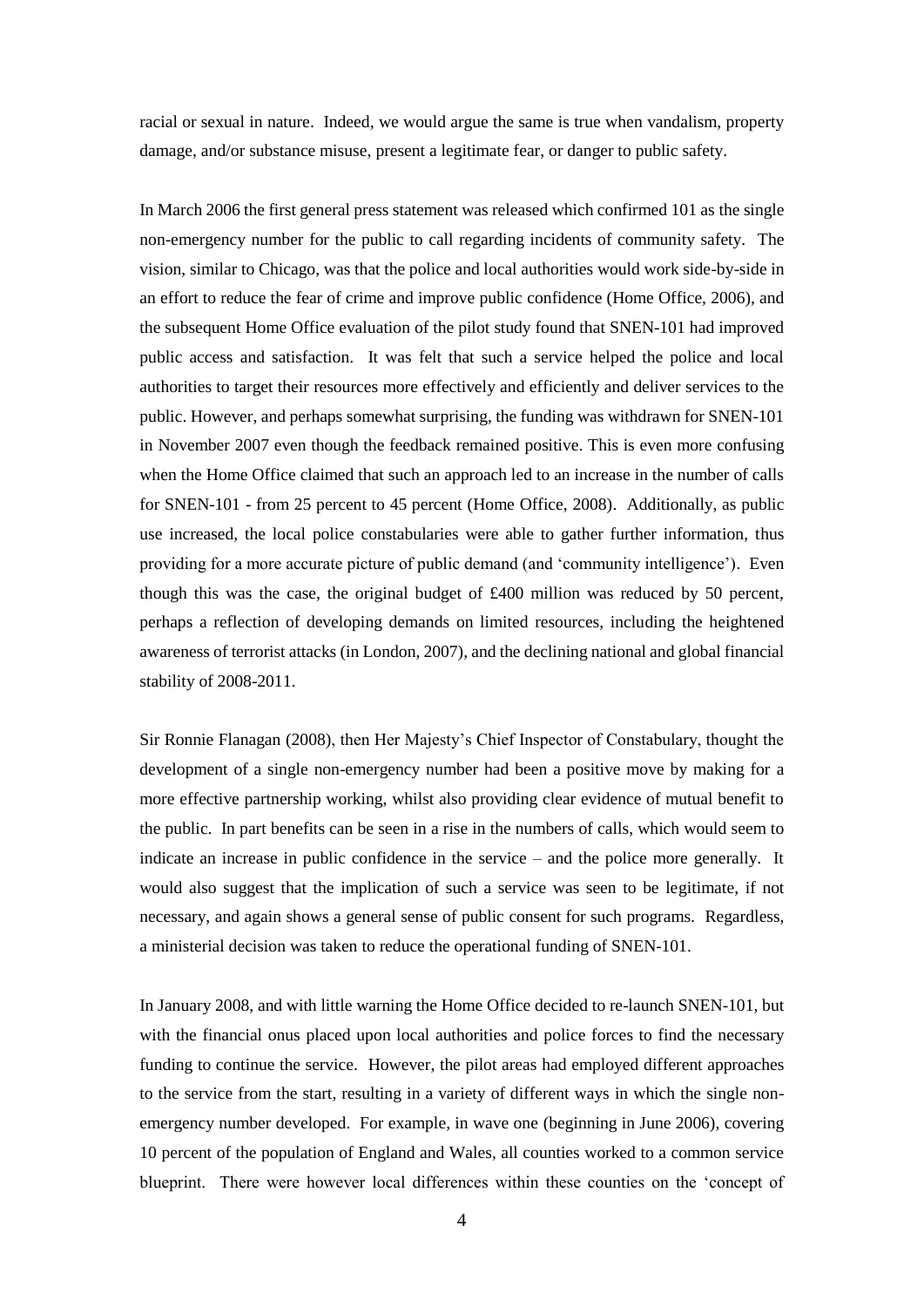operations.' In South Yorkshire they used existing police premises without a switchboard layer; in Hampshire they used existing police premises, but with a switchboard; South Wales built a standalone centre, and Northumbria used a network of existing police and local authority centres.

Out of these different approaches only two became well established services following the pilot; the South Wales service is now countrywide and evolved into the Welsh 'Cymru 101' service, and the Hampshire service moved to a full service for non-emergency 101 early in 2012 (BBC News, 2012), solely provided by the local police constabulary. The other services, for a variety of reasons – mostly funding issues – service provision was ended.

Mindful of the immense pressures currently being placed on all service agencies, it is perhaps timely to review the usefulness of a single non-emergency number, as there was some evidence of success. For example, Samuel (2008b) reported that approximately 750,000 calls had been received by local forces since its launch, of which 8 percent were considered issues of antisocial behaviour and community safety. This may seem a small number, but this 8 percent claimed that they would not have called any organisation for help, but the existence of 101 encouraged them to call. Indeed, data presented by McKenna, *et al*. (2012), suggests by the time of the national roll-out in in the summer of 2012 an estimated 2.5 million calls had been placed to SNEN-101, and in a speech to delegates at the *International Crime & Policing Conference* (January 2015), the Home Secretary stated that the SNEN-101 number 'now' receives 2.5 million calls per month (May, 2015).

It is important to keep these points in mind, when reflecting upon other social/welfare services. A pilot study of '111', a non-emergency number (based on the 101 service), providing coverage for non-emergency health care, was shown to allow the NHS to deal with serious, emergency life-threatening cases instead of non-emergency incidents (Murphy, Alty, and Brewer, 2008). Additionally, a similar study undertaken in Wales found positive results when pilot studies were assessed in both 2010 and 2012 (Griffiths, 2014). This perhaps emphasizes the validity of such an approach, with a health service similarly under pressure to reduce the burden of calls on its limited resources and to increasingly save funds while providing a universal service to the public.

The national roll out of SNEN-101 was seen as a useful way to reduce the burden on the police. Furthermore, the ease of access can produce a domino effect, where in addition to the cost saving, the delivery of services and reduced police deployments can also provide for the positive effect of supporting positive relationships between the police force and local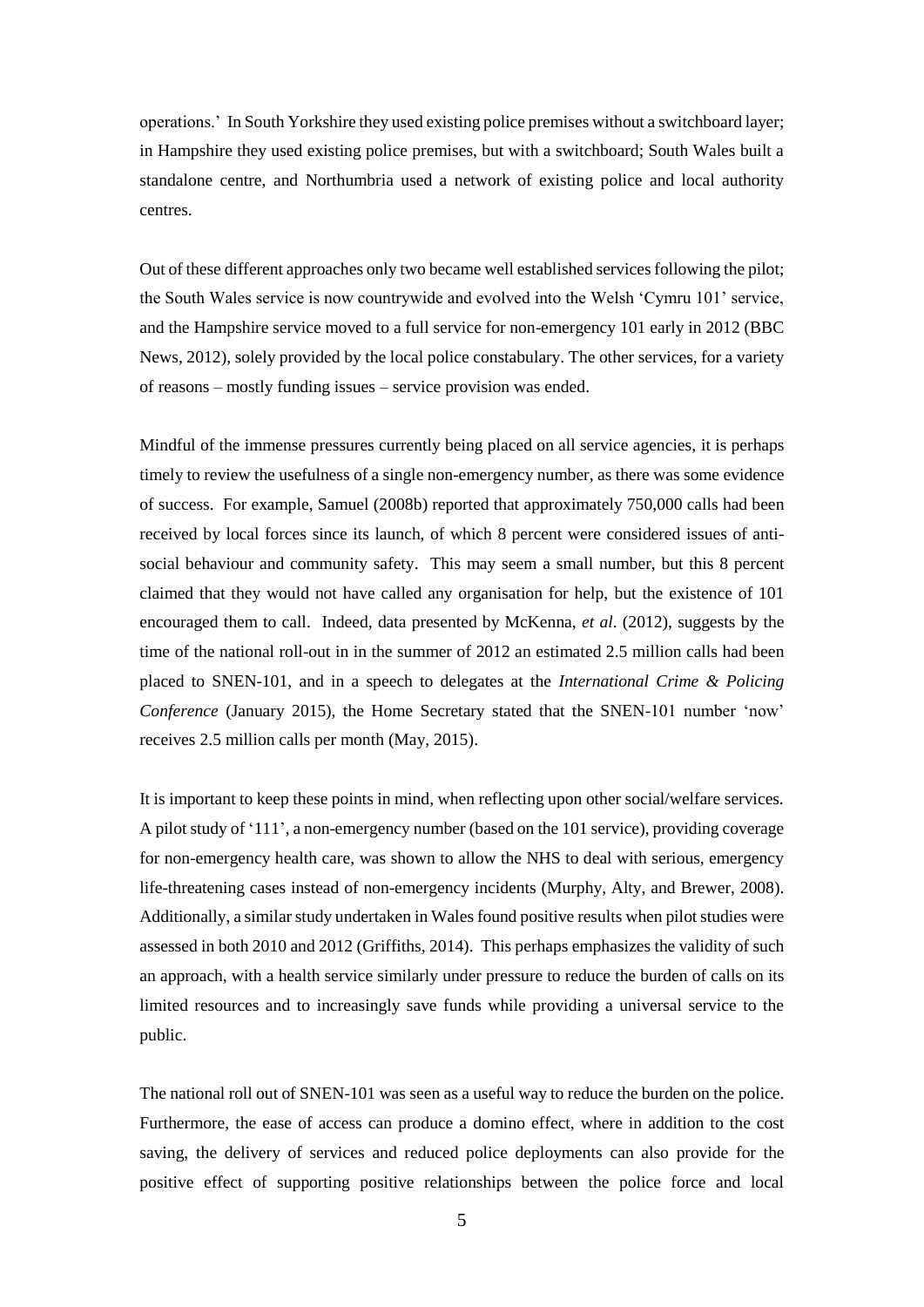communities. As we noted earlier, Tankebe (2013) stated that the public's perception of policing can be, and often is, effected by the perceived and actual access to information and services provided by the police. To this Bain, *et al*. (2014), have added that the ability of officers to do their jobs may – at least in part – be predicated upon by the important role played by the perception of fairness in policing held by local communities. Both of these views would seem to support the argument that this (non-emergency) service can increase public satisfaction by providing a 'good' 'customer' experience, which in turn increases the confidence in the police and ultimately reduces the numbers of non-emergency and inappropriate calls (Samuel, 2008b, *Bain, et al*., 2014). With this in mind we present the findings of our research into the usefulness of the SNEN-101 number in one region in England.

#### **Methodology**

As in the study undertaken by McKenna, *et al*. (2012), this research made use of a mixed methodological approach. In recent years a mixed methodology has enjoyed a rise in its use and stature within methodological discussions, and in a variety of fields of investigation, and criminal justice and public safety services should be no different. Indeed, Borkan (2004: 4) has stated that the use of a multi-methodological approach serves to '…allow the investigator to address practice and policy issues from the point of view of both numbers and narratives'. In this study we made use of semi-structured interviews and an analysis of call data provided by the local region – concentrating on volume and type of calls.

In total 50 individuals were interviewed, and included police officers (of varying rank), community safety officers, local councillors, and elected officials. Our data analysis primarily focused on the need for a 24/7 service, in which the public had the opportunity to make contact with a human (person) when the need arose, and contrasts recent suggestions made by the Home Secretary (May, 2015), that good use could be made of electronic reporting systems in order to save money and speed up the process. In conducting our research we made direct reference in our analysis to:

- the need for a single non-emergency number
- cost effectiveness
- increased information and intelligence around local issues
- partnership working

In order to consider the better capture of data, the assessment concentrated on the 'believed' increased and effective information and intelligence from having a single non-emergency number and produced a cost-benefit-saving analysis, and in order to substantiate this 'believed' effectiveness we obtained and reviewed the existing available data regarding crime, disorder and community safety in the region under review.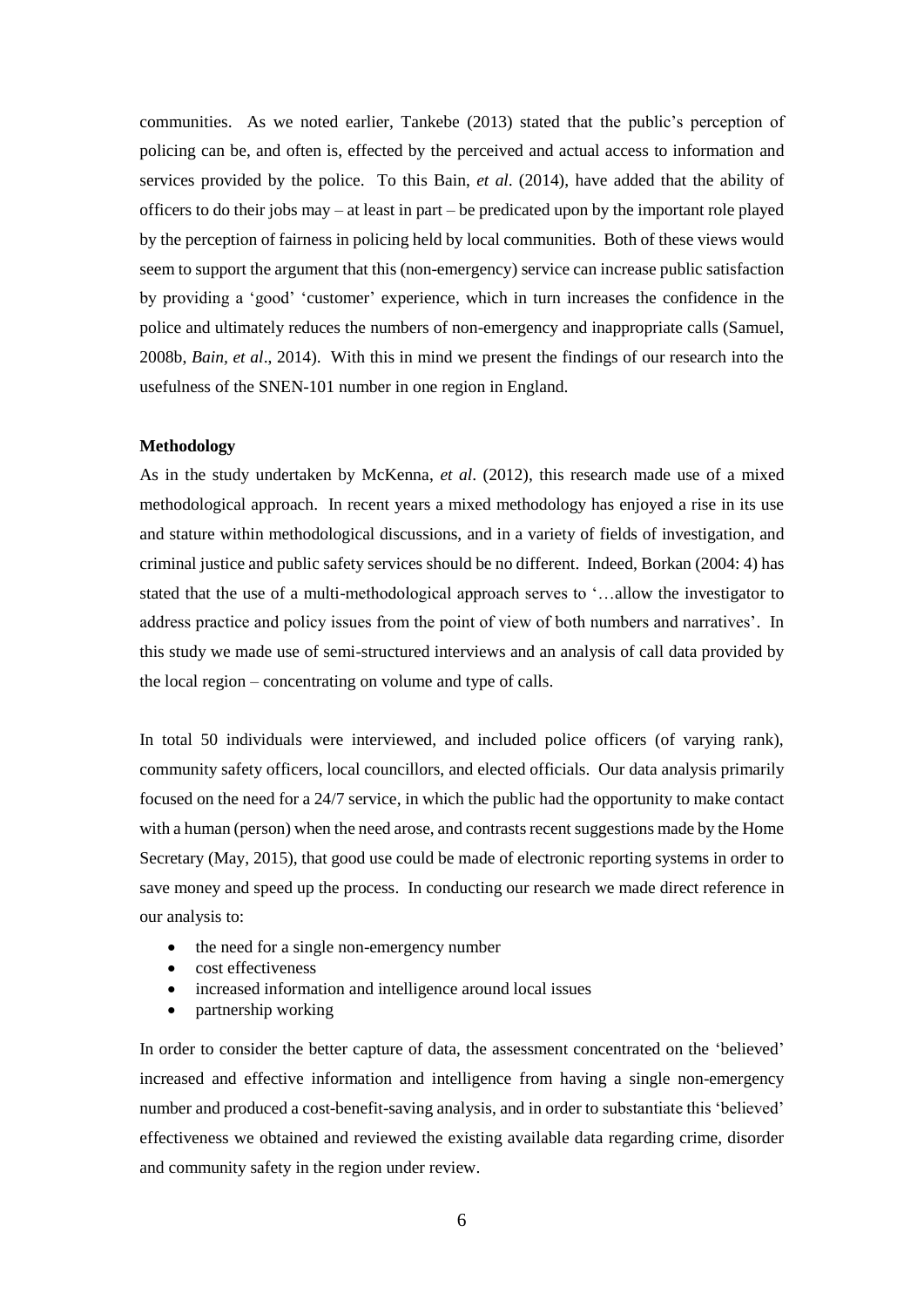Interviews consisted of a number of differing sections: (1) Business case and benefits; (2) Review of the operating phase; (3) plans for ongoing improvement and value for money; and, (4) performance and target management and evaluation. Each section consisted of a range of questions, with prepared prompts, presented as a Likert Scale. However, we also provided an additional section in which the respondent could provide a personal statement to go along with that provided on a Likert scale.

The decision was taken to examine the data from the Likert Scale using frequency and descriptive analysis only. This decision was taken as we did not want to detract from the richness of the individual statements made, and thus decided against a full statistical analysis.

## **Findings**

In the first place individual stakeholders were invited to make a statement regarding their feelings, knowledge and understanding of the SNEN-101, as a system of operation and future direction.

Answers varied across a broad spectrum, as was to be expected as the feedback was taken from individual experience and knowledge of the service. However, negative feedback did not account for a (significantly) higher proportion than that of positive feedback. Indeed, a number of positive comments standout and support the wider findings of the research programme. For instance the comment was made that:

*"We wanted to be part of it* [101]*… Members had 'complaints' from the public about antisocial behaviour, and believed 101 was the answer to their concerns, for example when people couldn't get an 'instant copper'."* (Interview: 103).

In a similar vein, interviewee 303 stated that: "*It has gone beyond the 4-5 ASB incident types. In practice it helps* [us] *manage a high level of 'fear of crime' and high reporting of incidence here*".

> $\blacksquare \vee$ ■No<br>□Don't Know

Figure 1: Is there a requirement or need to provide a 24/7 SNEN-101 service?

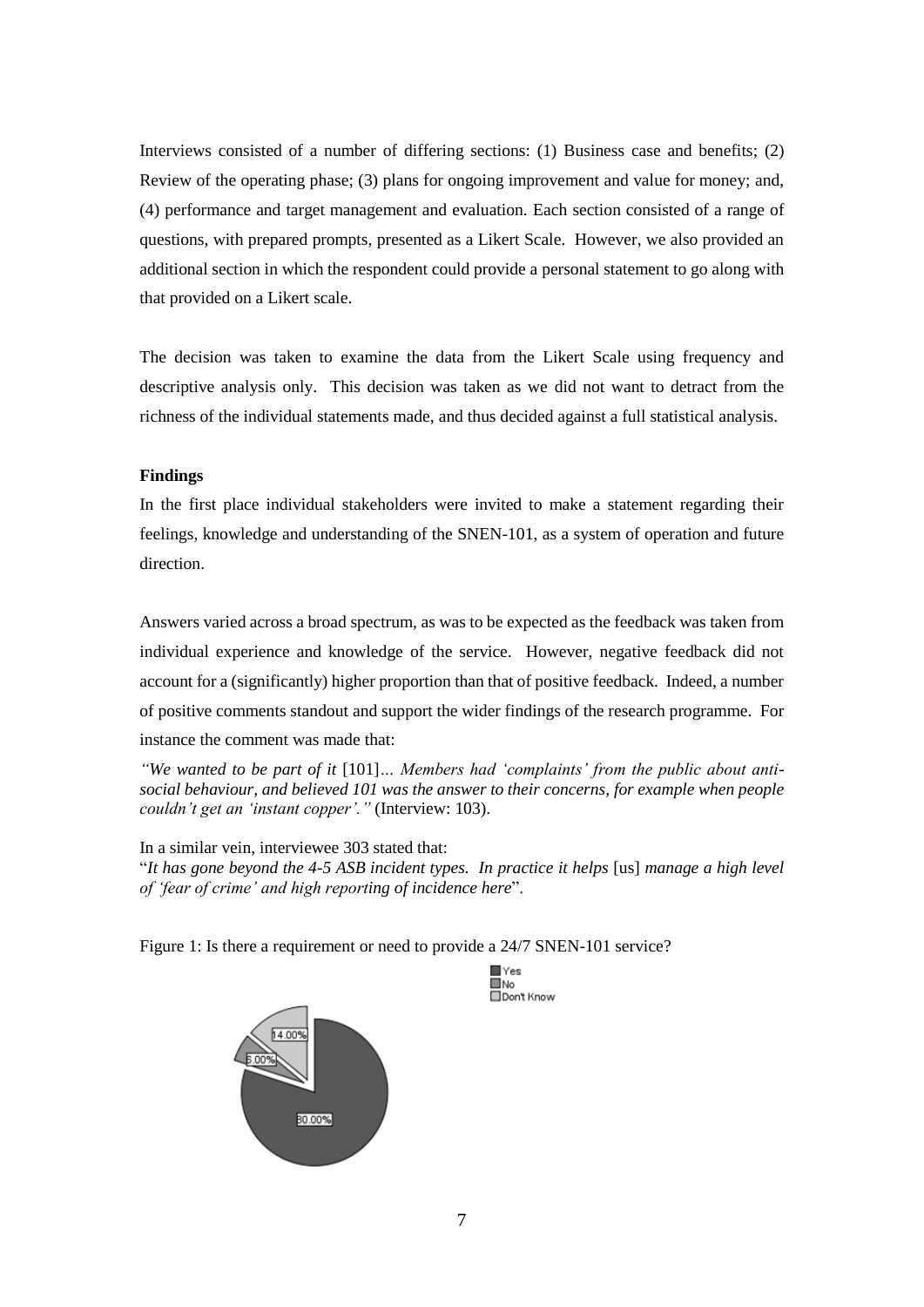When asked if a need existed to provide SNEN-101 on a 24/7 basis, 80 percent of those interviewed (40 people) said that they felt there was a need for a 24 hour service to be provided over a 7 day week (Figure 1 above). One respondent made it clear when they stated that "*Although there is 0845 for police issues, we couldn't provide 24/7 without 101*".

Only 6 percent of those interviewed (3 people) did not think there was a requirement for a 24/7 service, stating that it was either an unnecessary expense or already covered by the police, the remaining 14 percent of interviewees (7 people) were unsure whether such a service was needed – providing comments such as:

"*The service is undoubtedly helpful, but what it adds that we didn't already have… I'm not sure. There are a number of ways to deal with the issues, and perhaps it is only at night that there really is a need*".

In essence this would suggest that the willingness to provide a 24/7 service was by and large, a popular view, regardless of the employment, position, or profession of the interviewees. However, when asked if they felt that SNEN-101 was a cost effective way of providing for a 24/7 service, the opinion was far more mixed.

Figure 2: SNEN-101 is a cost effective way of providing a 24/7 service





As figure 2 shows (above), a large number of people questioned were unsure of its cost effectiveness, and is perhaps reflective of the views of those who were unsure of its value as a 24 hour service. 58 percent (29 participants) were neutral and fell into the 'don't know' category. The 'value' of SNEN-101 becomes more questionable however, when those that saw the service as *not* cost effective were added. In fact, 18 percent (9 participants) believed that SNEN-101 was not cost effective (at all). This may be a reflection of peoples' concern over the cost implications to local councils, though. For example, although positive about the service as a whole, one respondent said: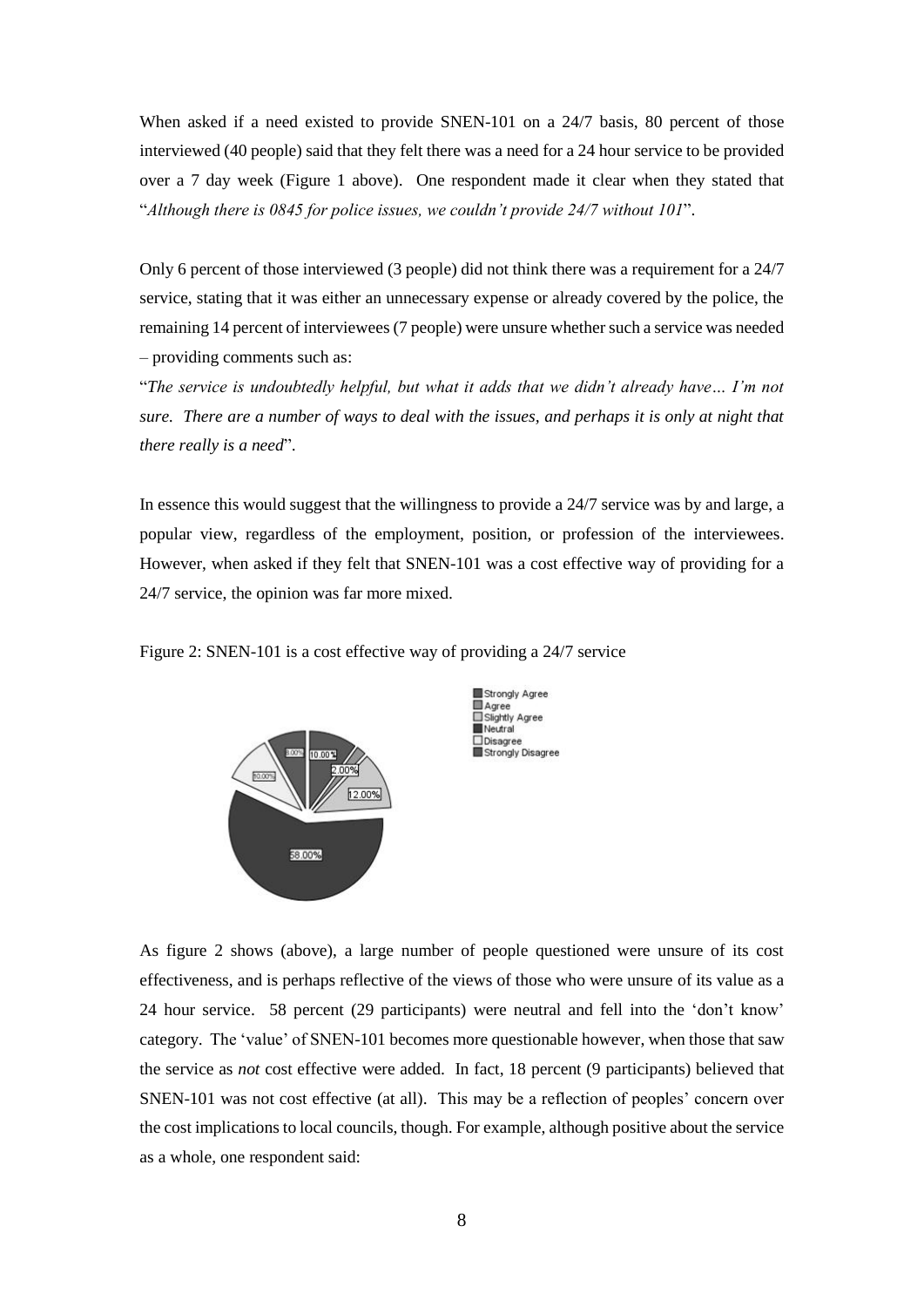"*It is difficult to run because of the uncertain nature of 101 – how permanent it is… We are unsure of local position on 101. Therefore, it remains difficult to manage*"*. Where does the money come from, and could that money be better placed?"* (Interview: 207). Finally, positive answers accounted for just 24 percent (12 people) of the total figures.

While still providing for a more positive than negative view of the service, in this question there is obvious concern regarding the large number of people who were unsure of its value. Of all issues raised the withdrawal of full funding from the Home Office, was one of the most important, and was (undoubtedly) problematic for the pilot schemes. Here, more so than anywhere else it may be important to ensure that stakeholders have all of the relevant information regarding the service provision and the outcomes from the work undertaken.

The speed of implementation also created problems in some areas in terms of planning, and securing effective, political and financial support. It is important to understand the implementation issues in the context of the various diverse organisations involved in the partnerships - including understanding the differences in the levels of knowledge and working practices. This is a recurring issue for community safety partnerships, and not one particular to a specific region. Indeed, Crawford (1998), Hughes and Edwards (2002), Newburn (2002), and Tilley (2005) have noted similar issues raised as a consequence of other local and governmental initiatives.

Arguably, the 'fast-time' introduction in 2006, and subsequent changes (withdrawal and reinitiation of service) is the cause of much trouble for this region. Due to such a speedy implementation local issues were perhaps not explored as well as they might otherwise have been. This was a common theme throughout the research, in which many of the respondents felt that SNEN-101 was a political innovation rather than a serious attempt to deal with community safety, and as a consequence had an ad hoc approach to its implementation.

A number of questions were designed to understand how 'data' captured was used in dealing with issues of community safety. For example, respondents were asked if they felt that SNEN-101 had increased information and intelligence around local issues.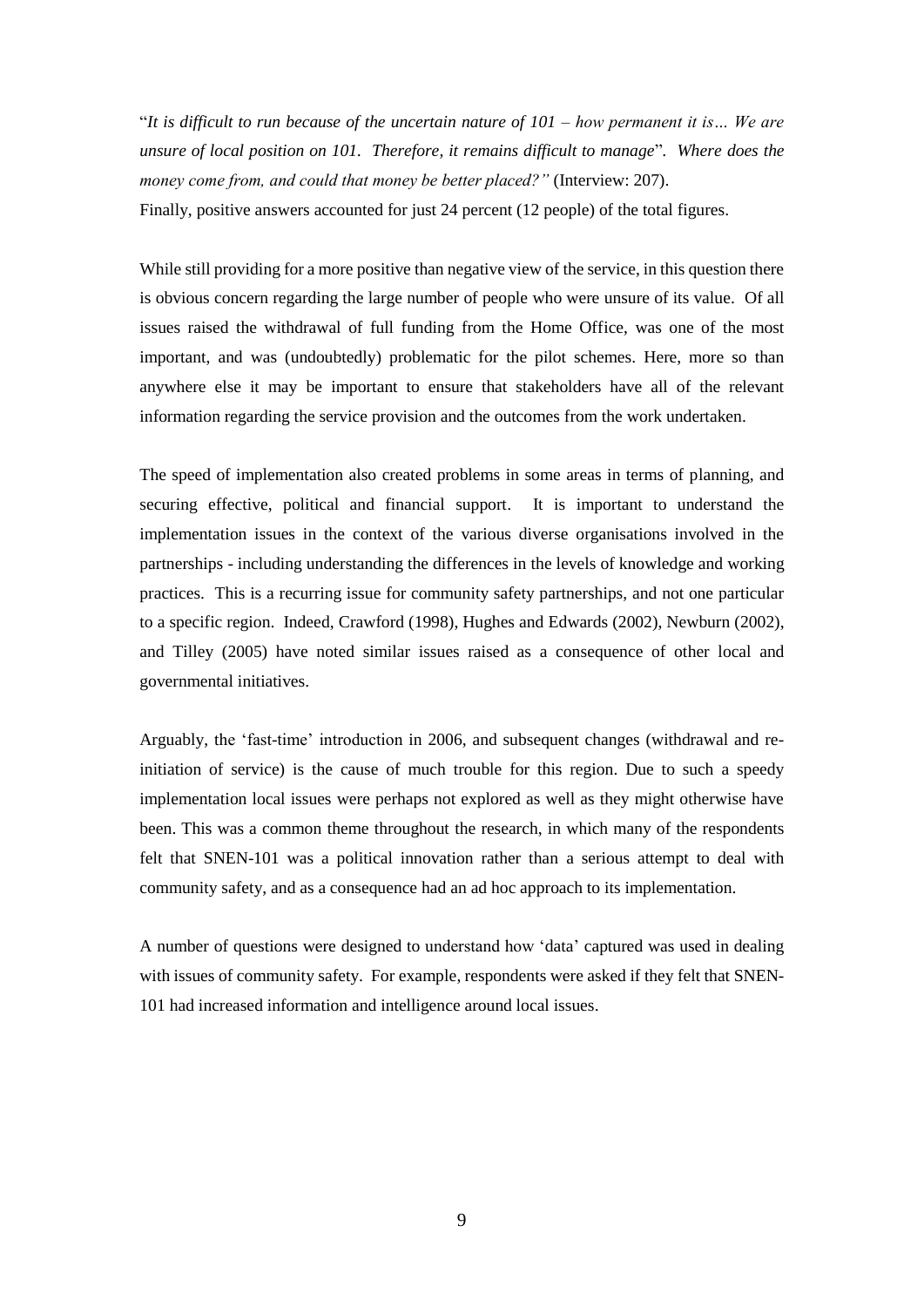Figure 3: Has SNEN-101 contributed to increased information and intelligence around local issues?



The feedback provided by participants suggests an extremely positive view with regards to the contribution made by SNEN-101 to support an increase in information and intelligence gathering (see figure 3 – above), and the following statements were broadly typical of feedback received from practitioners:

"*Practitioners are very supportive as 101 has given an extra amount of local information and enhances services*" (Interview: 506).

### and

"*101 is about being out there. 101 gives us lots of information and lots of local intelligence we didn't have. This is what we have been waiting for*" (Interview: 201).

In all, 72 percent (36 people) said that they felt SNEN-101 had provided for better information and intelligence concerning local issues and events, with only 28 percent saying that there were unsure (14 respondents), and 8 percent clearly saying it provided no 'new' intelligence at all (4 people).

The data generated by the local Police Authority suggested that there was a continued growth of information and intelligence around specific activities, which could then be used to further improve the effective deployment of resources, and adding value in terms of the time and resource savings. For example, during the 18 month period of research, SNEN-101 was frequently used to report incidences of rowdyism (28%); harassment (20%); noise (19%); abandoned vehicles (9%); vandalism (6%); and drunken behaviour (5%). Drugs, graffiti, flytipping, etc. were all at or below 2%, which show a mixed need for both community safety and environmental health action.

Such 'information' was welcomed by all parties, particularly by the police, reiterating the position that the data helped with deployment of limited resources, increasingly important with pending cuts to provision of public service (Travis, 2015). Indeed, it seems that in recent years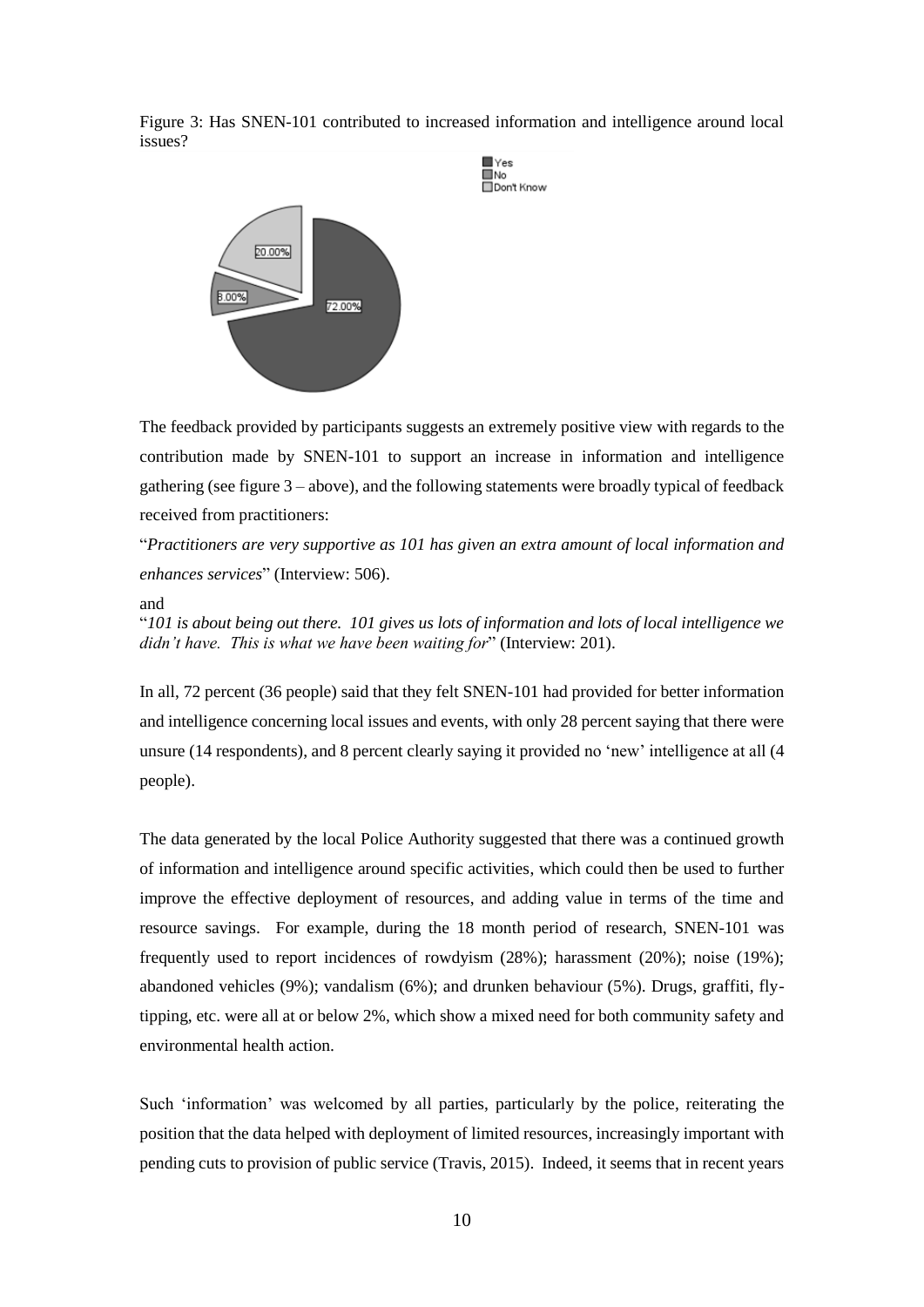there has been a cut to public spending in policing and associated services with each budget, and – as part of a cost-cutting exercise – has most recently seen the Home Secretary announce that local police chiefs should have a greater ability to redistribute funds as appropriate (Travis, 2015).

There was however, a worryingly negative view of the ability of SNEN-101 to provide for improved partnership working. The response is one that is familiar to research on partnership working (Crawford, 1998; Gilling and Barton, 1997; Gilling, 1997; Hughes and Edwards, 2002; Hughes, McLaughlin, and Muncie, 2002; and Tilley, 2005), and further outlined in Graph 1 below.





The evidence provided in Graph 1 shows that in the largest group (the majority if you will), 48 percent (24 people), felt that there were no improvements in the ways in which partnerships were working. 38 percent (19 interviewees) were more positive about the ways in which partnerships were working, but this may have been individuals that previously felt they had little input to the partnership or lacked information exchange in the past. Most of the people interviewed answered this question from the point of view of the 'agency' they were employed by. This is understandable, but there was little reflection on how the problem(s) of working with another 'agency' affected the partnership more generally. This was a clear indication of how people measured success and what each factor meant and the terms of the outcome.

For example, while 48 percent said that they did not feel that SNEN-101 had provided for a better working relationship, the consensus from our interviews was that 'good' working relationship's already existed prior to SNEN-101 and so had little impact on working relationships. Indeed, one respondent stated that: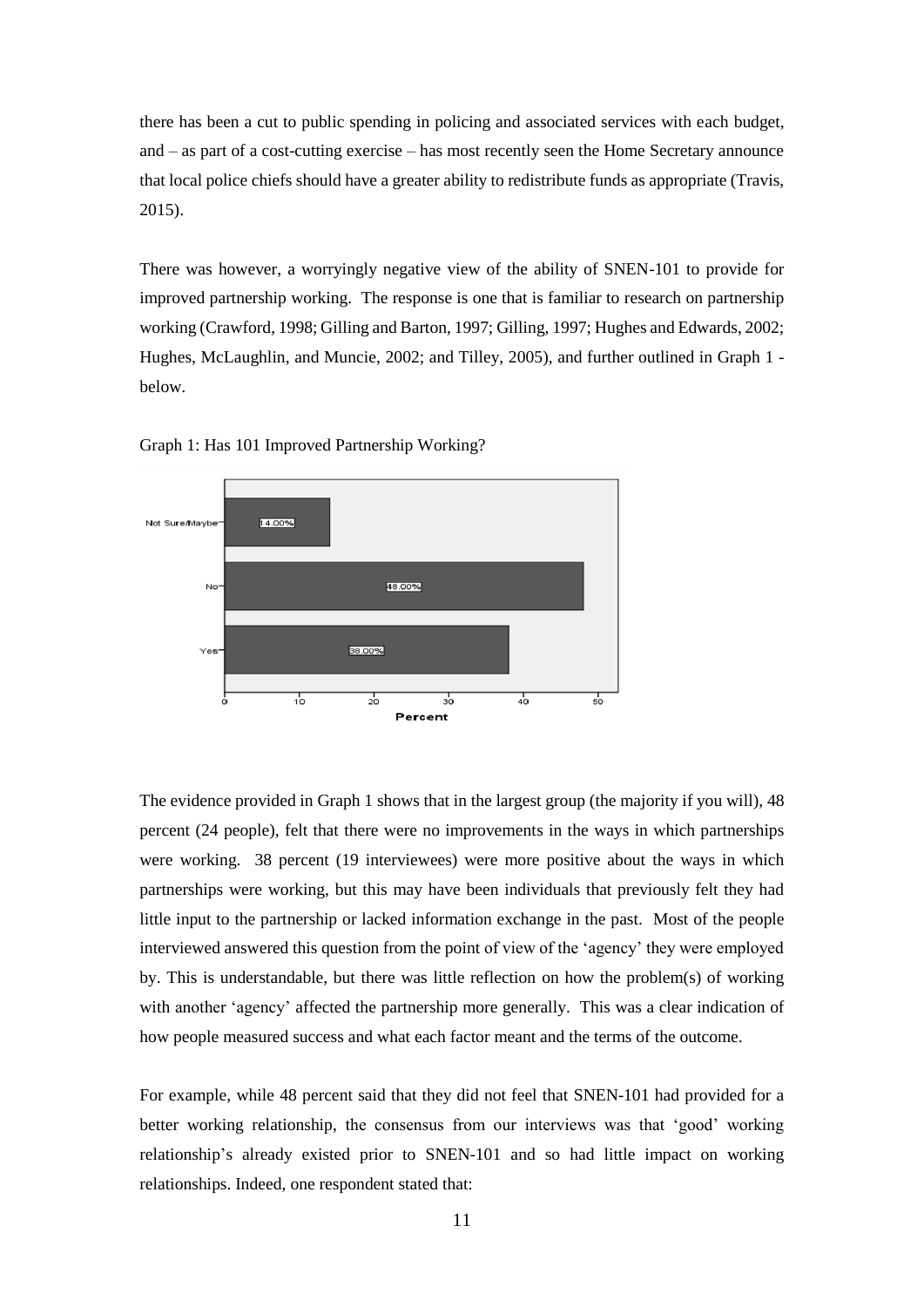"*101 has made no contribution to partnership working here. All agencies meet every 2 weeks any way to discuss a range of problems – community safety is always one of them*"*.* (Interview: 204)

However, the provision of improving partnership working is a key factor in the success of SNEN-101 (and any community safety initiative) and its ability to achieve cost savings, increase access and delivery of local services, with a reduction in non-emergency calls to the police. Dealing effectively with the expectation and satisfaction of the general public are further important areas in discussions of success, and vital – if there is a consideration to maintain any community safety service.

As a final check, stakeholders were asked if they felt that partnership working had improved through the introduction of a single non-emergency number, and answers were proportionately balanced. Although the tendency leaned toward the positive, only 2 percent (1 interviewee) strongly agreed with the statement, 34 percent (17 interviewees) overall felt that partnership working had improved in some way. Where 32 percent (16 interviewees) disagreed – to some extent. This is further highlighted below in figure 4: partnership working has improved through a SNEN-101.





This is a worrying trend, because if the stakeholders have little belief in the service it would seem to be even harder to sell it to the public as a strong alternative to them using the emergency-999 number. A position made more concerning with the statement by the Home Secretary that could see community officers and volunteers given greater powers in an effort to reduce policing budgets still further (Dodd, 2015).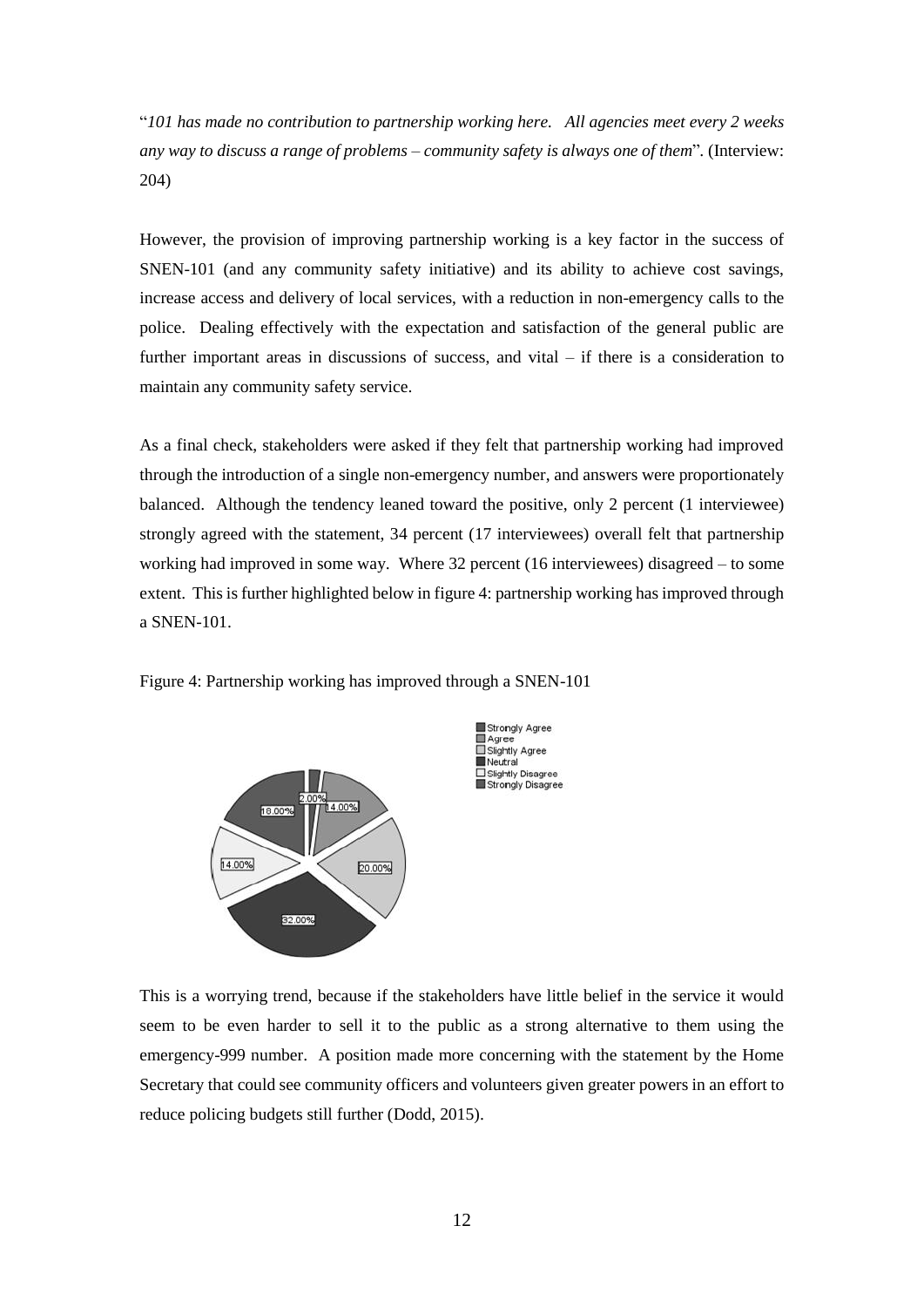Significantly, when asked to comment upon the transformational cost savings stakeholders were again split in their findings and understanding, and thus lacked any positive support.

Graph 2: Has SNEN-101 provided for transformational cost savings and efficiencies?

10 percent of participants (5 people) stated that they did not know of transformational cost savings, and a further 24 percent (12 participants) were not sure. The final, and by far the largest group, 66 percent (33 individuals) said that they believed that SNEN-101 had not provided for any transformational cost savings. Although a little concerning, it is not surprising. For instance, many stakeholders felt that there was a great deal of duplication from individual service providers in regards to SNEN-101, and that in order to reduce/transform cost, the use of SNEN-101, needed full support from the Home Office, which – amid all the cost savings and budget reductions was never really certain, or guaranteed. However, senior officers seemed more positive of the service. For example, one senior police officer commented that:

"*As an additional policing service it helps – a lot. It frees us up to deal with things of a lifethreatening nature*… *We are able to respond as it* [crime] *happens – it is proactive rather than reactive* (Interview: 201). Another added that:

"*We learn about more problems and we are able to intervene more often*" (Interview: 507).



# **Discussion**

It appears that a single non-emergency number is a worthwhile scheme, popular with both the public (Home Office, 2006) and senior politicians. However, if a single non-emergency number is to be successful, questions of its cost effectiveness need to be resolved. The issue of cost-effectiveness is – inevitably – open to some interpretation. Most of those interviewed saw cost as a single issue relevant to them if they were expected to contribute greater funding to the running of the service as policing budgets were reduced, or budgets redirected. The majority of those interviewed thought it a worthwhile service (80%) but continued to question its worth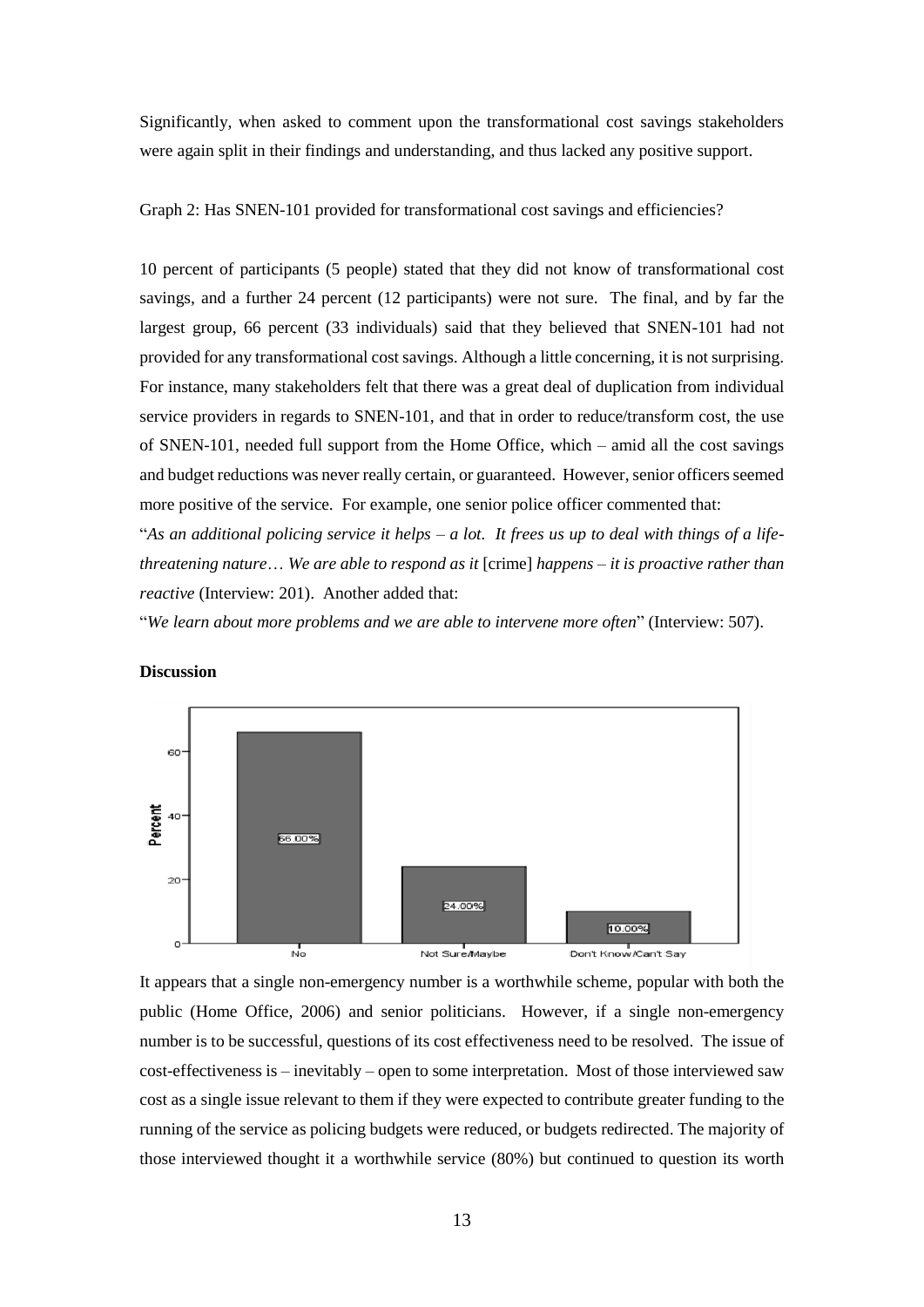once the issue of funding the service arose. Indeed, we have some sympathy for this expression, since from the start the funding for SNEN-101 has been inconsistent, making it difficult for 'regions' to plan ahead and make a sound proposal. If the intention is to provide a single nonemergency number into the future, the funding streams available to local areas must be made clear.

Furthermore, SNEN-101 brought knowledge and intelligence of the local community to the attention of the police. Such knowledge of a local community, its social problems, its demographics, etc. are invaluable when providing such service(s), particularly in reference to such emotive issues as crime and community safety. The single non-emergency number is thus of great use – if not importance. Perhaps one of the greatest divisions between authorities and the local community, is the lack of communication, or negative interactions (Bain, *et al*., 2014), and SNEN-101 is capable of satisfying this and many other aims. A single non-emergency number will, for example, reduce calls to emergency only numbers like '999'; provide public reassurance that something is being done to tackle crime/anti-social behaviour; and increase access to services.

However, there are the problems that arise as a direct result of the evidence presented here. In the first place, positive affirmation only follows positive action, and part of that is communication. We raise this here, because of recent suggests made that 'cost savings' could be made through the use of automated and/or electronic reporting services, where victims would be asked to report crime via the internet (May, 2015). Evidence from innumerable studies would seem to suggest that the comfort provided by human contact can help to repair the damage caused through experiencing crime as a victim – no matter the crime. Indeed, the International Association of Chiefs of Police (IACP, 2010: 3) has stated that:

*Law enforcement personnel have vital roles to play in responding to and supporting victims of crime. Crime victims are key stakeholders… [who] hold unique perspectives, valuable insights, active interest in the problem, and strong feelings about criminal behavior. Responding effectively and appropriately to all victims is not only the right thing to do… but it is also in law enforcement's best interest.*

The question then is just how much will be saved, if the net result is a requirement to redeploy services in other areas where evidence, intelligence or community support is lost.

A single non-emergency number will only help those 'responsible' members of the public who call regarding matters of community safety and anti-social behaviour rather than for some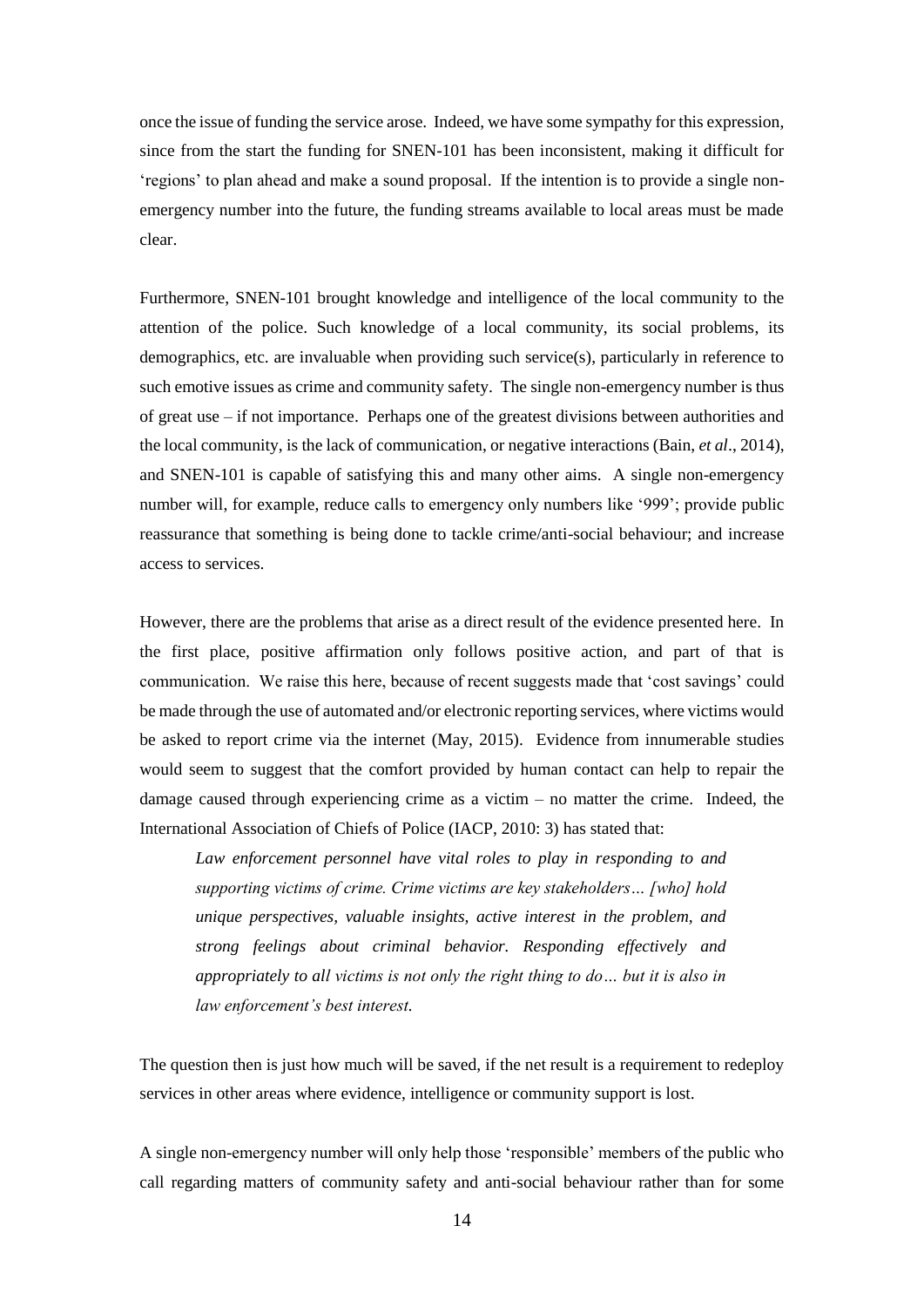irrelevant and/or insignificant personal reason. The non-emergency number can be advertised, and the public can be educated to use it, but only if they are willing to listen. In England, at least, there is perhaps a section of the public that will still call the emergency services for the most trivial matters. These calls will on the basis of past experience still happen, even following development of a (national) single non-emergency number, and a high profile campaign, and there are a number of reasons for this. In the first place, what one believes is trivial is all consuming to another. For example, what begins as a single event of a trivial nature, can quickly deteriorate into a perceived threat to personal space if the behaviour continues – noisy neighbours, groups of youth hanging around in parks and community spaces, are just some examples. Similarly, it must be remembered that after more than 70 years of using the emergency 999 number, the U.K. might find that it will take some time before the public calls the relevant and appropriate number for entirely the right reason.

In support of the findings of Bain, *et al*. (2014), McKenna, *et al*. (2012), and Samuel (2008b) discussed previously, we were able to confirm that a police presence on the streets (of any type) helped reduce the fear of crime to some extent, which in turn only further supported the evidence for SNEN-101 acting to provide invaluable information to the police on what was 'happening' on the housing estates and local streets.In this example it seems that SNEN-101 is a valuable/valued service, which needs careful support and evaluation over time in order to improve the service and provide the general public with the level of support they demand. We believe that much more time and effort should be put into the investigation of this and other similar services, in order to continue to improve the already increasingly positive relationship between local communities, policing agencies and local authorities.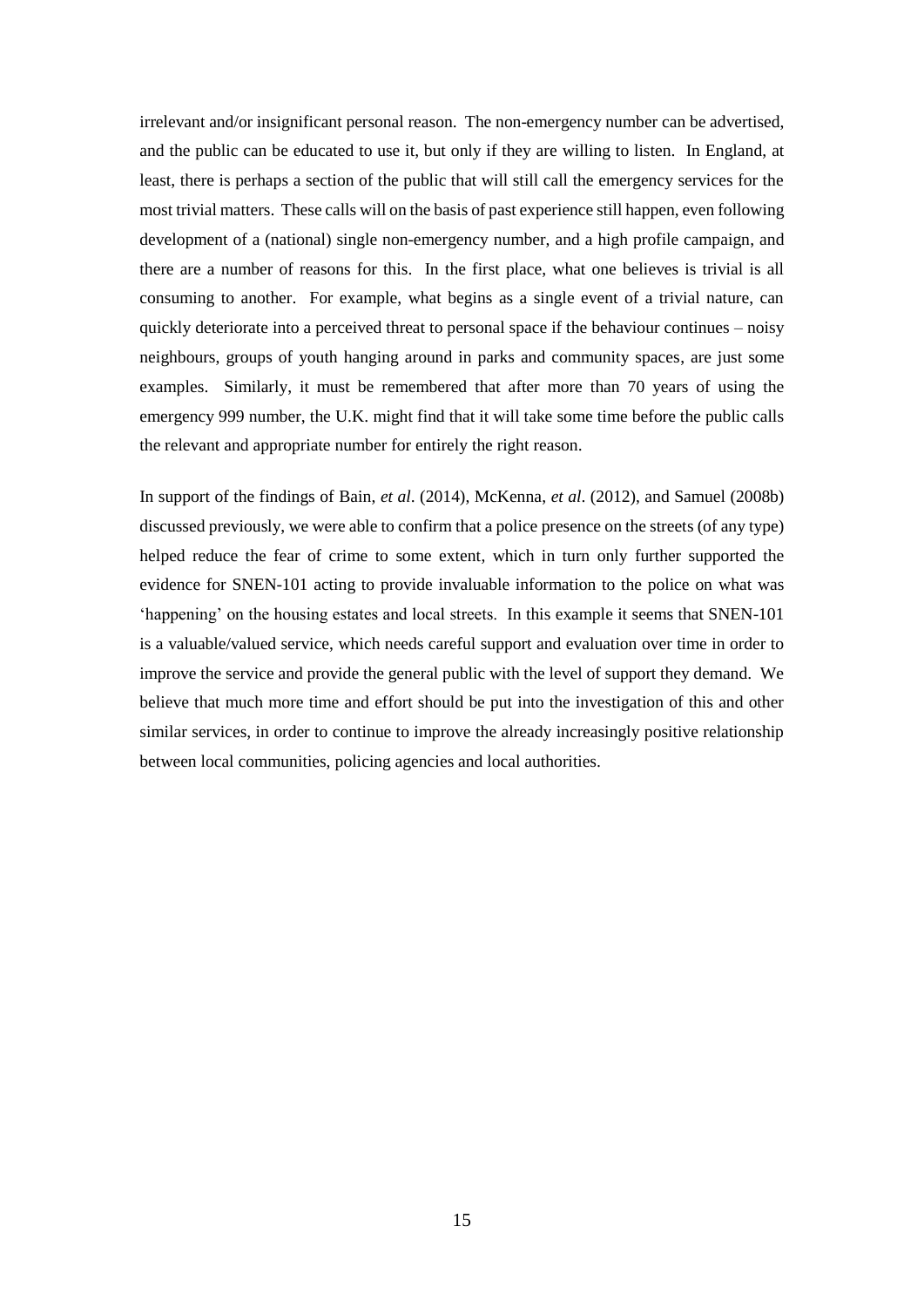#### **References**

Bain, A., Robinson, B. K., and Conser, J. (2014). Perceptions of Policing: Improving Communication in Local Communities, *International Journal of Police, Science & Management*, Vol. 16 (4): 267-76

BBC News (2012, January, 11<sup>th</sup>). Hampshire Police moves to 101 non-emergency number,

BBC NEWS – Hampshire & Isle of Wight, available at: [http://www.bbc.com/news/uk](http://www.bbc.com/news/uk-england-hampshire-16515698)[england-hampshire-16515698](http://www.bbc.com/news/uk-england-hampshire-16515698)

Borkan, J. (2004). Mixed methods studies: A foundation for primary care research, *Annals of Family Medicine*, Vol. 2 (1): 4-6

Crawford, A. (1998). *Crime Prevention and Community Safety: Politics, Policies and Practices,* Addison Wesley Longman: Essex

Dodd, V. (2015, May  $17<sup>th</sup>$ ). Police warn budget cuts will lead to 'paramilitary' force, The Guardian, available at: [http://www.theguardian.com/uk-news/2015/may/17/police-warn-big](http://www.theguardian.com/uk-news/2015/may/17/police-warn-big-budget-cuts-will-lead-to-paramilitary-force)[budget-cuts-will-lead-to-paramilitary-force](http://www.theguardian.com/uk-news/2015/may/17/police-warn-big-budget-cuts-will-lead-to-paramilitary-force)

Fielding, N. (1994). Cop Canteen Culture, in T. Newburn, and E.A. Stanko (eds.) *Just Boys Doing Business: Men, Masculinities and Crime*, London: Routledge

Flanagan, R. (2008). *First Contact: A Thematic Inspection of Police Management: Summary*. London: HMIC

Gilling, D. (1997). *Crime Prevention: Theory, Policy and Politics*, University of College London Press, London

Gilling, D. and Barton, A. (1997). Crime prevention and community safety: A new home for social policy, *Critical Social Policy*, Vol. 17 (52) 63-83

Griffiths, W. (2014). *The Griffiths' Review: Non-emergency Patient Transport. Final Report, Health and Social Services Directorate*, Welsh Assembly Government: Cardiff, Wales

Hamai, K., and Ellis, T. (2006). Crime and criminal justice in modern Japan: From reintegrative shaming to popular punitivism, *International Journal of the Sociology of Law*, Vol. 34 (3): 157-78

Hamai, K., and Ellis, T. (2008). Japanese criminal justice: Was re-integrative shaming a chimera? *Punishment and Society*, Vol. 10 (1): 25-46

Home Office (2011). *A New Approach to Fighting Crime*, London: Home Office

Home Office (2008). *From Neighbourhood to the National: Policing our Communities Together,* London: Home Office

Home Office (2006). *101 new single non-emergency number,* London: Home Office

Home Office (2004). *Building Communities, Beating Crime,* London: Home Office

Home Office (2002). *Police Reform Act 2002*, London: Home Office

Home Office (1998). *Crime and Disorder Act 1998*, London: Home Office

HMIC (2014). *Policing in Austerity: Rising to the challenge. Compendium – Practical examples from the 2013 valuing the police inspections*, London: Home Office

HMIC (2004). *Thematic Report: Modernising the Police Service*, London: Home Office

HMIC (2001). *Open All Hours Her Majesty's Inspectorate of Constabulary's Thematic Inspection of Public Reassurance.* London: HMIC

Hughes, G., and Edwards, A. (2002). *Crime Control and Community: The new politics of public safety,* Willan Publishing: Devon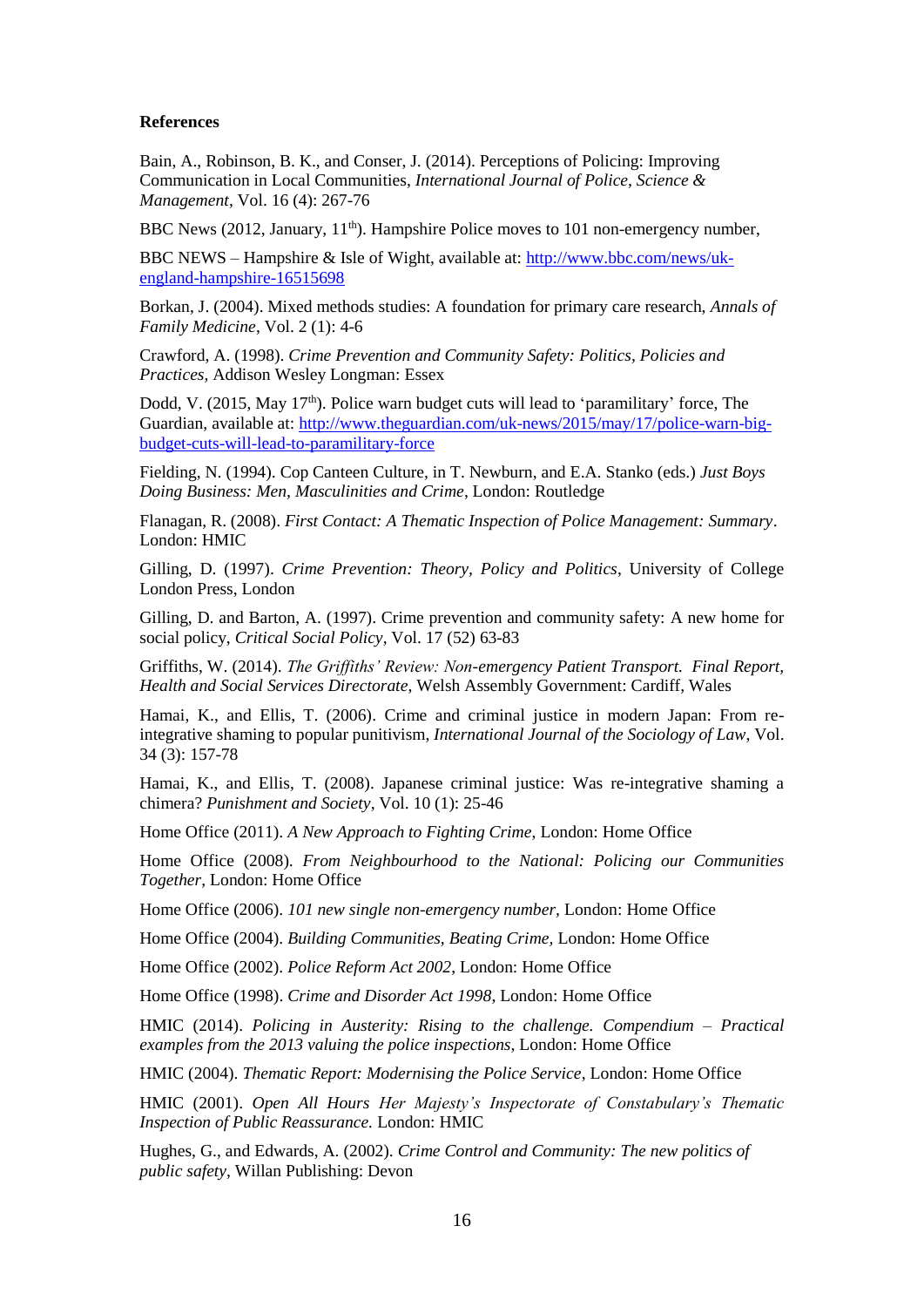Hughes, G., McLaughlin, E. and Muncie, J. (2002). *Crime Prevention and Community Safety: New Directions,* Open University Press: London

IACP (2010). Enhancing *Law Enforcement Response to Victims: Training Supplement*, Washington (D.C.): U.S. Department of Justice

Johnson, L. (2007). 'Keeping the Family Together'. Police Community Support Officers and the 'Police Extended Family' in London, Policing and Society, Vol. 17 (2): 119-140

Johnson, L. (2005). From 'community' to 'neighbourhood' policing: police community support officers and the 'police extended family' in London, Journal of Community and Applied Social Psychology, Vol. 15 (3): 241-254

Lewis, L. (2008). Help! Police! Quick! I can't stop my ice cream melting*, The Times*: August 9, 2008, p. 43.

Loveday, B. (2008). Workforce Modernisation in the Police Service*, International Journal of Police Science and Management*, Vol. 10 (2): 136-144

May, T. (2015, January 28<sup>th</sup>). Theresa May announces new £10million Police Knowledge Fund, *Speeches: Home Secretary at the International Crime & Policing Conference*, The King's Fund, London, available at: [https://www.gov.uk/government/speeches/home](https://www.gov.uk/government/speeches/home-secretary-at-the-international-crime-policing-conference)[secretary-at-the-international-crime-policing-conference](https://www.gov.uk/government/speeches/home-secretary-at-the-international-crime-policing-conference)

Mawby, R.C., and Wright, A. (2010). The police organisation, in T. Newburn, (ed.) *The Handbook of Policing*, London: Sage Publications

McKenna, K., Smith, N., Williams, J., and Gardner, R. (2012). Rolling out the police single non-emergency number (101): research into the public's and practitioner's views. Research Report 66, London: Home Office

Murphy, O. Alty, J and Brewer, A. (2008). *The Three Digit Number For Urgent Care Concept Research*, Department of Health; London

Newburn, T. (2002). Community safety and policing: some implications of the crime and disorder act 1998*.* In: G. Hughes, E. McLaughlin, and J. Muncie, (eds.) *Crime prevention and community safety: new directions.* Open University and Sage Publications, London, pp. 102- 122

Pamment, N., and Ellis, T. (2010). A retrograde Step: The Potential Impact of High Visibility Uniforms within Youth Justice Reparation, *The Howard Journal*, Vol. 49 (1) 18- 30

Paskell, C. (2007). 'Plastic police' or 'community support'? The role of police community support officers within low-income neighbourhoods, *European Urban and Regional Studies*, Vol. 14 (4): 349-361

Raco, M. (2007). Securing Sustainable Communities Citizenship, Safety and sustainability in the New Urban Planning, *European Urban and Regional Studies*, Vol. 14 (4), 305-320

Samuel, T. (2008a). Crime Reduction - *Helping to Reduce Crime in Your Area: 101: The single non-emergency number* London: Home Office

Samuel, T. (2008b). *The Single non-emergency number: An Introduction to 101.* London: Home Office.

Sturcke, J (2010). Police under investigation over Fiona Pilkington case, The Guardian, available at: [http://www.guardian.co.uk/uk/2010/mar/16/police-under-investiation-fiona](http://www.guardian.co.uk/uk/2010/mar/16/police-under-investiation-fiona-pilkington)[pilkington](http://www.guardian.co.uk/uk/2010/mar/16/police-under-investiation-fiona-pilkington)

Squires, P. (2006). New Labour and the politics of antisocial behaviour, *Critical Social Policy*, Vol. 26 (1): 144-168

Tankebe, J. (2013). Viewing things differently: The dimensions of public perceptions of police legitimacy, *Criminology*, Vol. 51 (1): 103-136